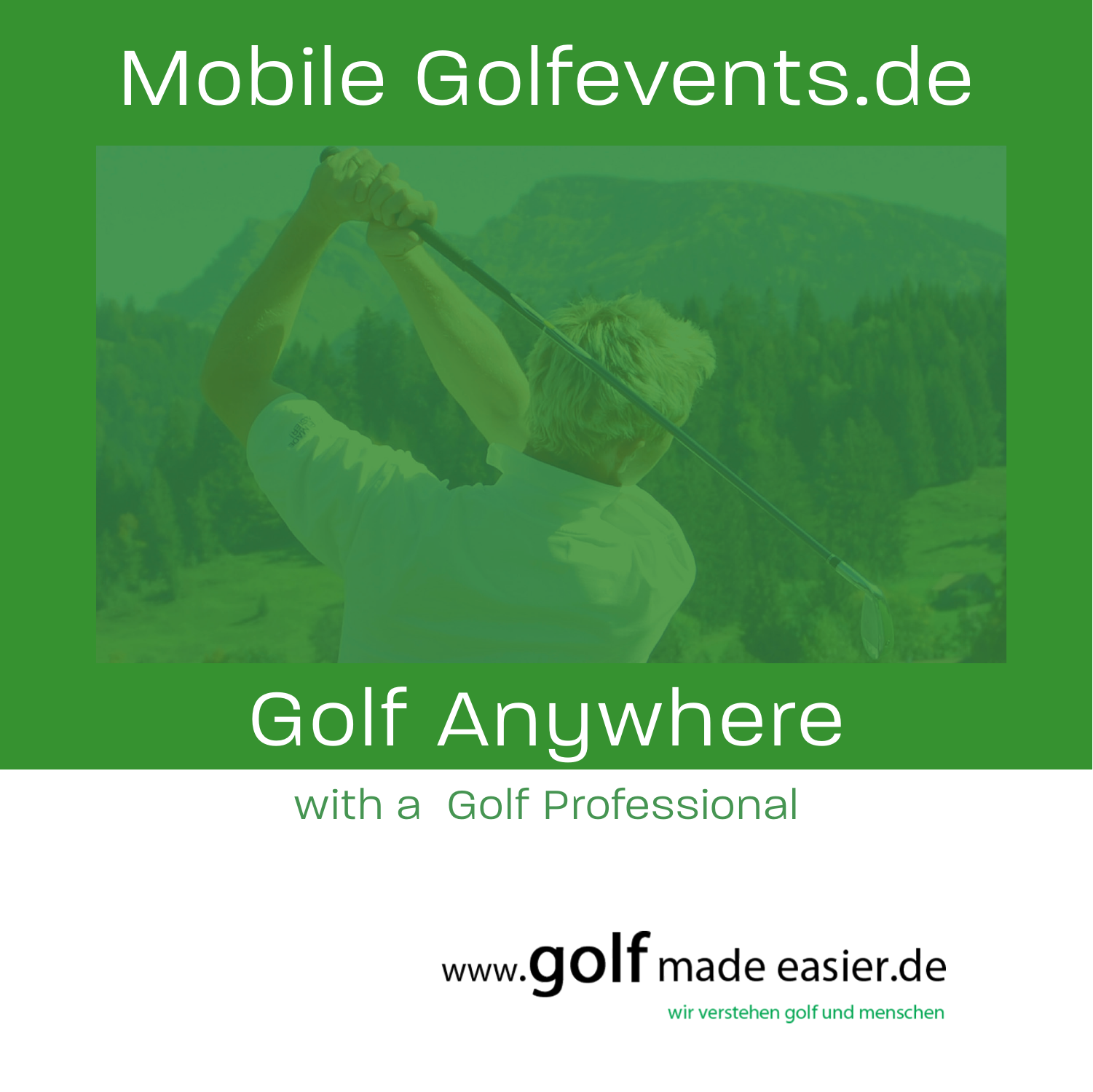#### **We've got it! Golf and fun with**

- an Indoor Golf System including a Golf Simulator
- golf equipment
- Professional Coaching for beginners and advanced golfers

- $\bullet$  loosens up the atmosphere
- **•** supports team building experiences
- elevates excitement and makes a lasting impression

### A **unique attraction** at your private or company event that

### Looking for a **Highlight** at **your Event?**

#### How the **Golf Simulator** works:

The player simply hits the golf ball into the impact screen which is also the screen on which the simulation is projected upon from the Beamer.

The Cage construction and hitting area can be set up in an indoor area or tent.

Minimum room requirements: 8m x 5m (height 3,5m)





BACK ?



.<br>Nedge Game 1